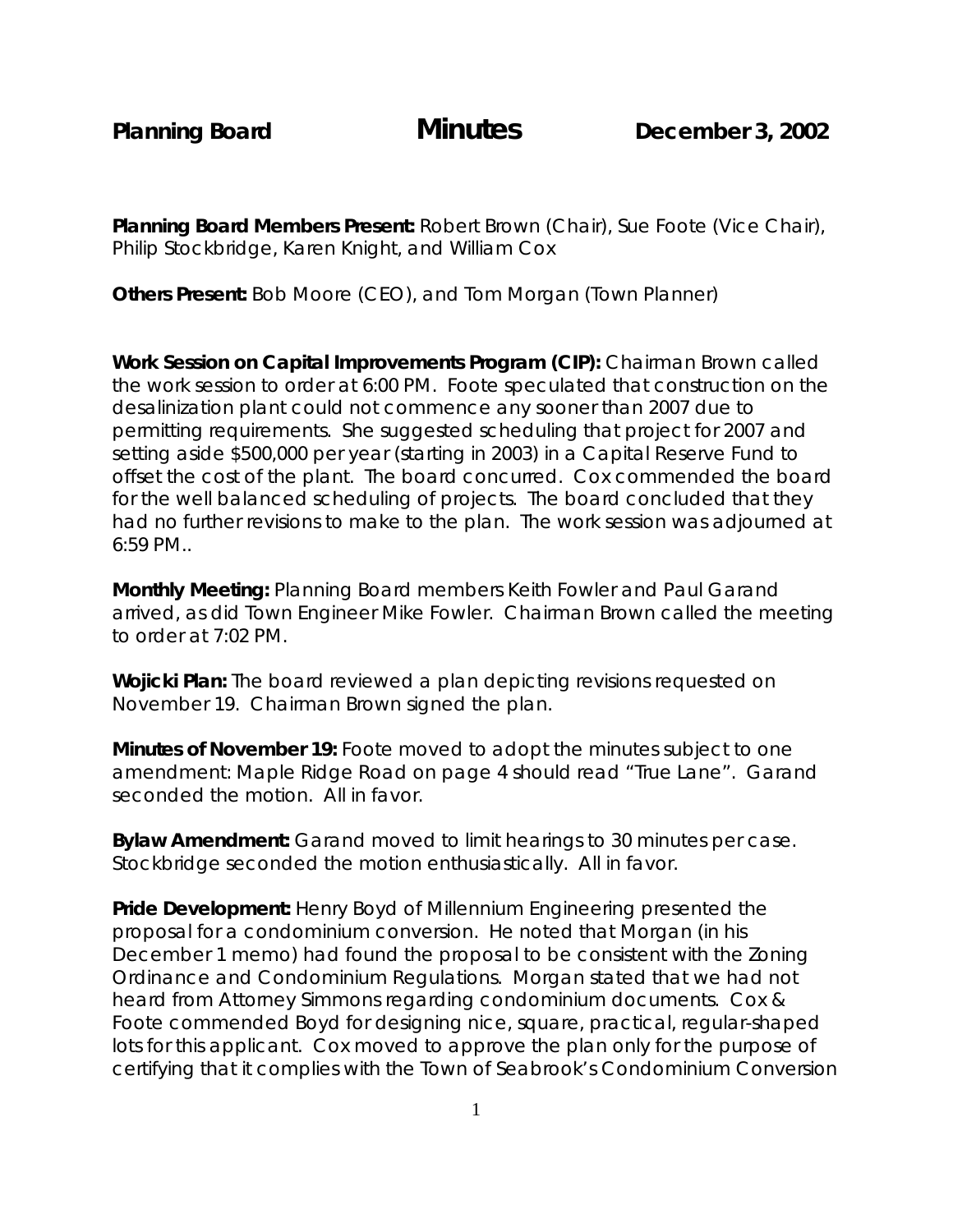Regulations. Foote seconded the motion. All in favor.

**Hannah Driveway:** Henry Boyd of Millennium Engineering presented the proposal to construct a driveway through Oliver Carter, Jr.'s property to the Hannah salad factory off of Railroad Avenue.

The plans have been revised to reflect changes requested by the Planning Board and to incorporate recommendations from the board's noise consultant Harris, Miller, Miller & Hanson. The consultants recommended the installation of twelve foot high noise barriers. Boyd noted that the new plan depicts the driveway further away from the Hale residence.

As per the Planning Board's request, Note #6 was added relative to truck operations, however Millennium neglected to specify that the note should refer to "running" trucks. Boyd reassured the board that the note would be fixed.

Cox stated that he believed that this driveway constitutes an impermissible industrial use in the Residential Zone. Morgan replied that were the board to accept that argument, then the same could be applied to Hannah's existing driveway which has been in operation since 1987. Morgan cautioned the board that it is a little late for the Town to allege a zoning violation because Mr. Hannah has invested substantial funds in his salad facility under the belief that his operation complies with the Zoning Ordinance.

Chris York of Millennium stated that the proposed streetlights would be mounted on twenty-foot high poles. Cox stated that he was satisfied with the design of the lighting fixtures.

Foote suggested leaving vegetation to the discretion of the property owner. She advised against trees that shed needles.

Mike Fowler recommended a performance bond of \$85,000.

Stockbridge suggested that the South Access Road be pursued as an alternate access. Knight doubted that permission for the alternate route could be attained in a timely manner.

Chairman Brown opened the hearing to public comments.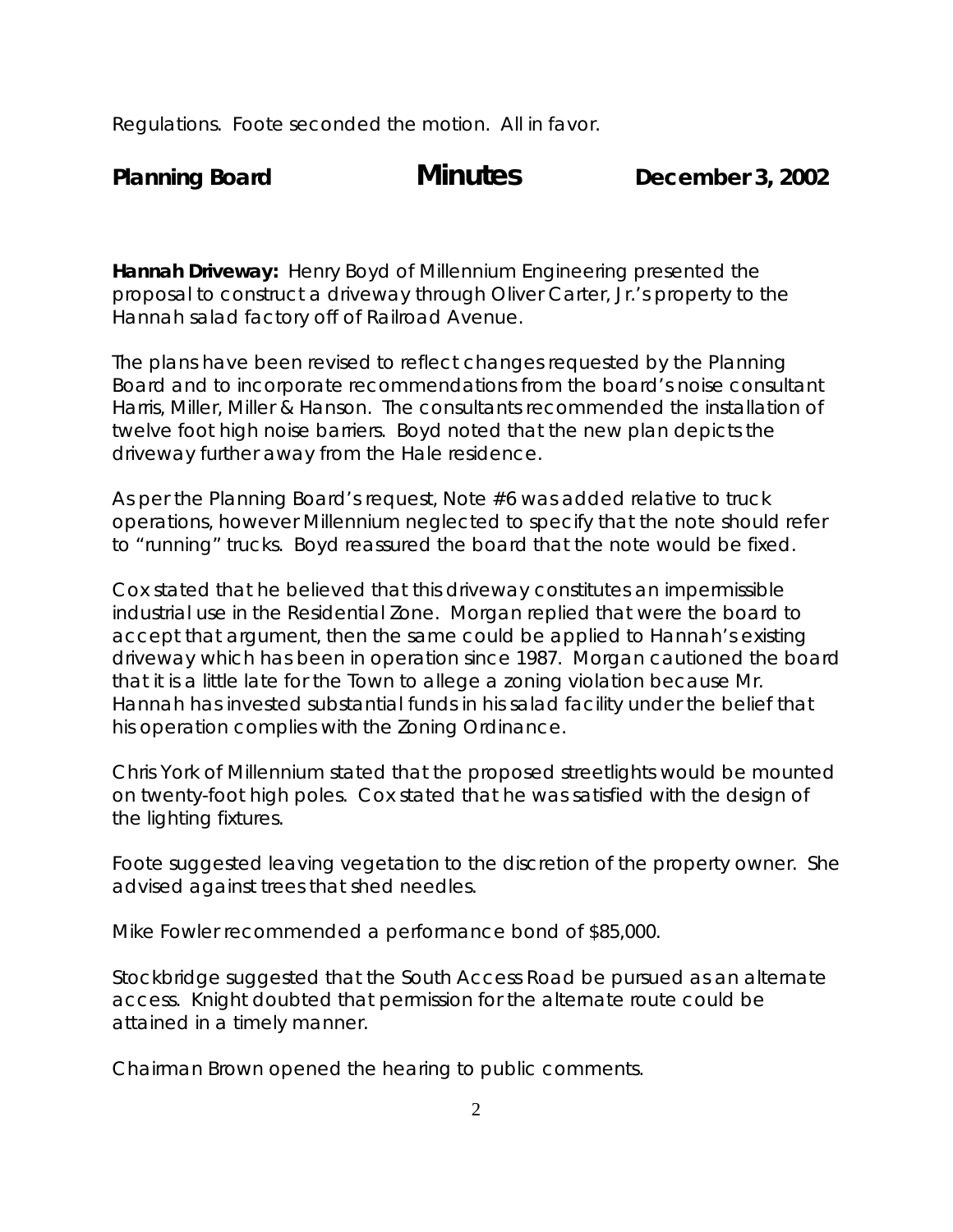Faye Gerrish objected to the driveway being moved closer to her home.

Planning Board **Minutes** December 3, 2002

Martha Suttles said that she is an abutter to both driveways. Her son-in-law's concerns have been satisfactorily addressed by Hannah. She stated that Mr. Hannah has been very cooperative and that he has given "110%" to make neighbors happy. She praised Hannah's generosity toward local civic organizations. She added that Hannah has been a much better neighbor than his predecessors.

In keeping with the newly adopted Bylaw amendment, Foote moved to extend this hearing an additional twenty minutes. Knight seconded. All in favor.

William Eagleston stated that he and his wife had just purchased a home on Railroad Avenue directly opposite the Carter property. Had he known of this proposal, he would not have bought the property. He is concerned about safety issues, and in particular, trucks and kids sharing the same space. He recommended that the Planning Board consult its legal counsel.

Attorney Peter Loughlin, speaking on behalf of the Borges who reside nearby, stated that he agreed with Cox's reservations about the legality of running an industrial driveway through the Residential Zone. His clients have opted not to pursue that issue. He is pleased that the board has required a noise barrier. Attorney Loughlin distributed a chart depicting a "noise thermometer". He noted that the sound level increases fourfold between 60 and 70 decibels. He requested that: 1) Hannah's existing driveway be discontinued; 2) noise mitigation be extended in the rear; and 3) vegetation be beefed up.

Chris Basti is concerned about the number of trucks. 24 trucks per day would drastically change their way of life.

Oliver Carter, Jr. stated that the school busses make more noise than the trucks. Speeding automobiles are the real danger on Railroad Avenue.

Foote asked Millennium for a clearer depiction of the noise barrier.

Foote asked if Hannah would consider restricting the use of the existing driveway to employee automobiles. Attorney Peter Shaheen, representing Hannah, stated that his client is unwilling to give up any rights he has on the existing driveway.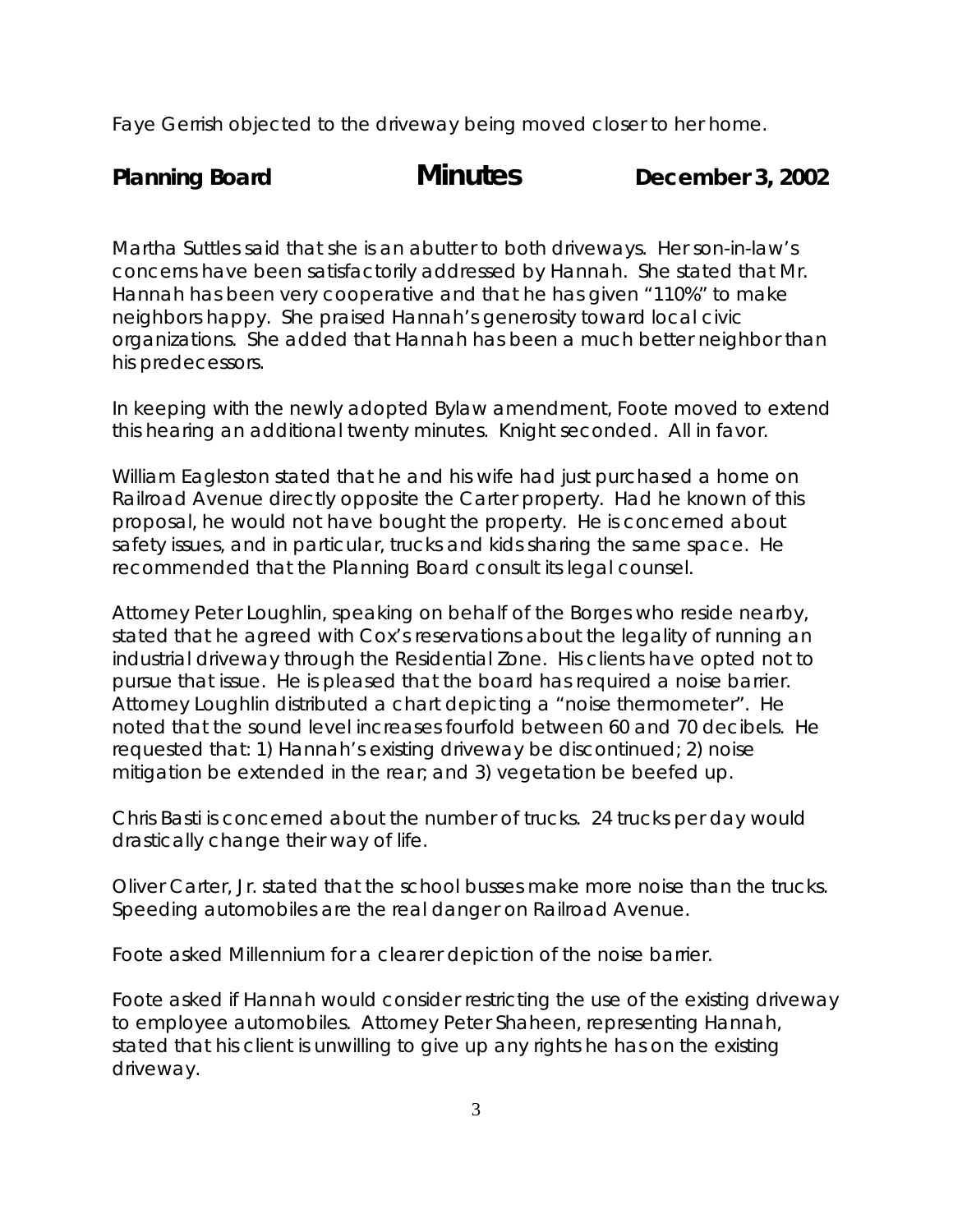The board reminded Millennium to fix Note #6. The board further asked Millennium to add to the site plan a "no jake-braking" note as recommended by the board's noise consultant.

Planning Board **Minutes** December 3, 2002

Fowler moved to set a bond amount of \$85,000. Knight seconded. All in favor.

In order to permit a 22-foot wide driveway, Garand moved to waive the Driveway Regulations restriction that allows a maximum pavement width of 20 feet. Fowler seconded. All in favor.

Foote moved to approve the site plan, subject to the following: 1) Note #6 is fixed; and 2) Signs are erected (along the driveway and along Railroad Avenue) prohibiting jake-braking, and requiring truckers to drive slowly. Garand seconded the motion. All voted in favor except Cox who reiterated that the Planning Board has no jurisdiction to approve what he believes to be an industrial use in the Residential Zone.

Foote moved to authorize the chairman to sign the revised plan when it is submitted. Knight seconded. All in favor. Knight excused herself and left the meeting.

**Public Hearing on the Capital Improvements Program 2003 - 2008:** The Chair and Vice Chair explained the CIP to the public. The public responded favorably. Chairman Brown closed the public hearing. Foote moved to adopt the CIP. Fowler seconded. All in favor.

**Correspondence from the Muffetts:** Thomas Muffett submitted photographs depicting alleged discrepancies between the approved plan for Austin's Way and that which was actually constructed. He particularly focused on drainage infrastructure.

Mike Fowler examined the photographs and the approved plan, and stated that nothing could be remedied until the Spring. Foote was critical of the fact that the drainage infrastructure remains unfinished after homes have been built and sold. Cox recommended that in the future, an engineer be hired to monitor construction.

**Driveway Permit for Trinity Church off of Folly Mill Road:** Garand moved to deny.